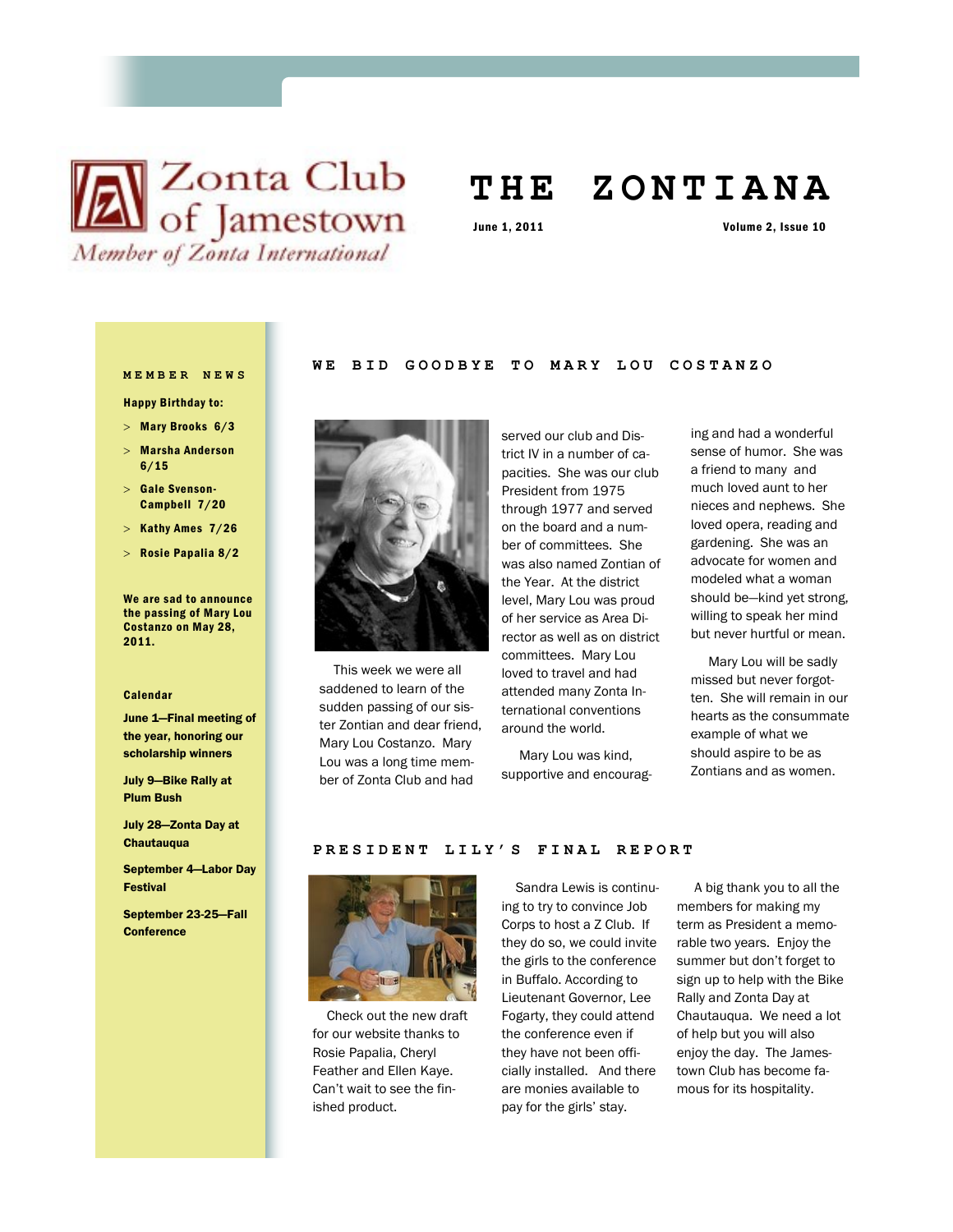

# **IDO! I DO! - A N O T H E R S U C C E S S F U L E V E N T**

 Our Zonta club seems to come up with fund-raising ideas that are just plain fun, and our most recent is no exception! Actually, it was an offer tendered by Bob and Irene Terreberry (former Zontians); all we had to do was sell tickets for the Saturday, May 7, performance of "I Do, I Do" that Terreberry Productions presented at the Jackson Center. In addition, we provided refreshments (cupcakes and punch,

mints and nuts) and raffled off baskets for additional income. There was a good crowd at the play, but we ended up sending home a lot of free cupcakes! We were able to cover the cost of the performance rights for that evening, and made a \$1400 profit as well.

 Many thanks to the Terreberrys, and our own Gale Svenson-Campbell, who accompanied them. They spent many, many hours in practice, and the result was spectacular! Thanks, as well, to all the Zontians who worked on the project, and attended the play.

 Other groups which benefitted from Terreberrys' offer were the Richard Corbin Scholarship Fund (Friday, May 6), Women's Imaging Department at WCA (Friday, May 13), and the St. Timothy's Honduras Mission (Saturday, May 14.)

—Barb Slumsky

#### **FALL CONFERENCE — SEPT E M B E R 2 3 - 25, 2011**

**FALL CON-FERENCE SEPTEMBER 23-25, 2011 ADAM'S MARK BUFFALO Brochure is attached. Save \$25— Early Bird deadline is August 25th.**

As the brochure for Fall Conference states:

# Come Join Us Where It All Began.

 That's right—Zonta International with over 3,000 members and 1200 chapters worldwide began right in our own backyard— in Buffalo, NY in 1919. So, join your fellow District IV Zontians as we meet and enjoy each other's company and celebrate the beginning of Zonta in Buffalo.

 The conference kicks off with the very meaningful opening ceremony followed by a Friday night Italian dinner and dancing.

 On Saturday, following the business meetings, enjoy cocktails before dinner followed by an evening of laughter featuring the well know Diva by Diva.

 Sunday concludes the conference with a memorial service honoring Zontians who have passed away during the last biennium and a final business meeting.

 Coming early? Take advantage of the Friday morning activities which include:

Architectural Buffalo—a bus tour of the Frank Lloyd Wright home and other great buildings, Marian DeForest's grave site and the Statue of Womanhood in Delaware Park.

Golf at Diamond Hawk Golf course.

For art enthusiasts—The Albright-Knox Art Gallery and the Burchfield Penny Art Center are a 10 minute drive from the hotel.

And last but not least enjoy shopping at local malls and unique shops on Elmwood Avenue.

 But most of all enjoy your time with the wonderful women of Zonta.

 Early bird registration for a \$25 savings closes on August 25th. Final registration deadline is September 12th. A special conference rate at the Adam's Mark Hotel is available through August 25th.

SEE THE ATTACHED CON-FERENCE BROCHURE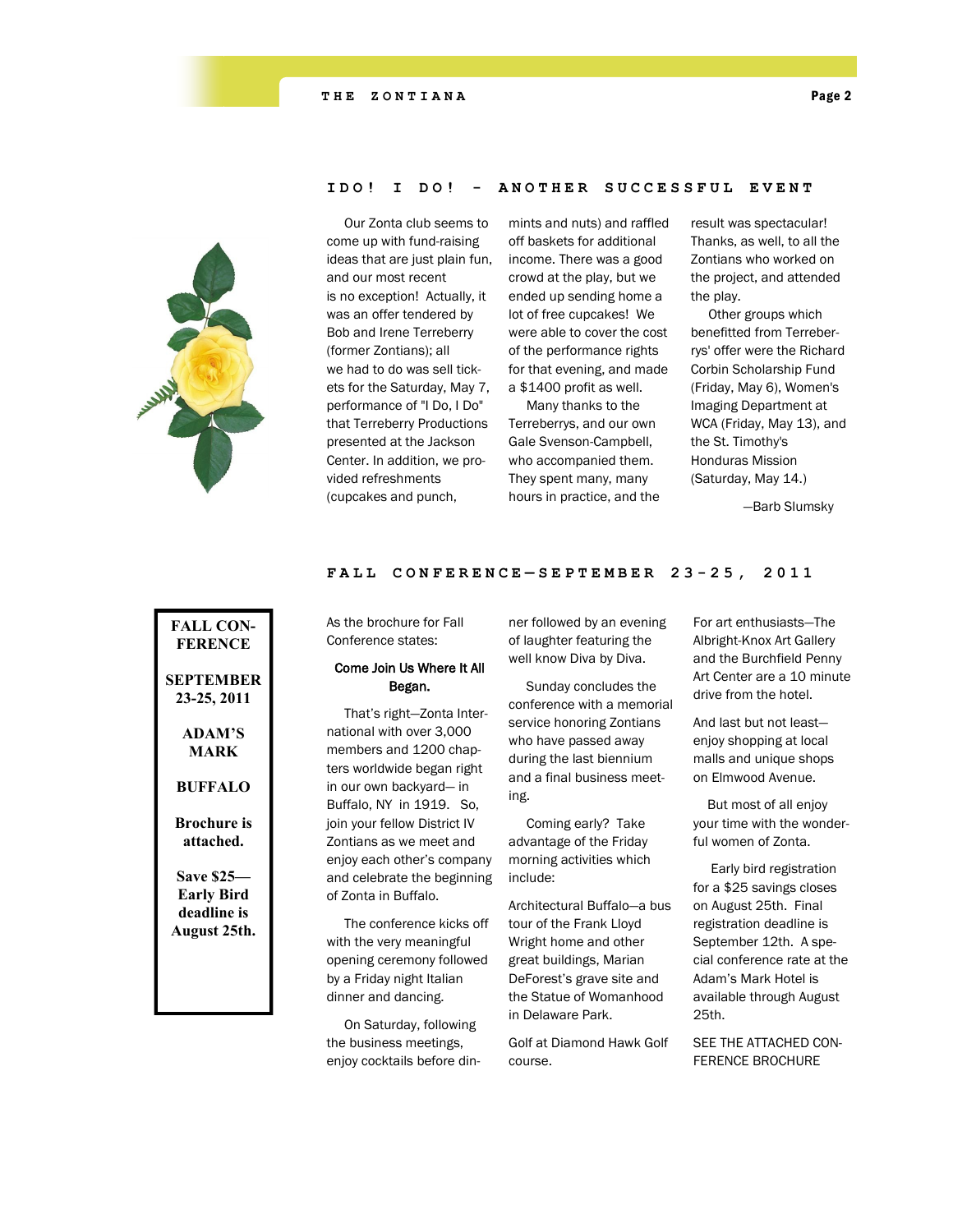



## **A MESSAGE FROM PRESI D E N T S H A U N A**

 Another year is coming to a close but this summer is full of opportunities for fun, fellowship, recruiting and spreading the mission of Zonta. The 20th annual Chautauqua Day is July

28th and features Hawa Abdi. It will also include a book signing by Joan Brown Campbell.

 The bike rally will be held on July 9th with proceeds going towards activities that help stop

Human Trafficking.

 Try and join us for these wonderful events as Zontians once again show that they can make things happen!



#### **LABOR DAY FESTIVAL**

 The Labor Day Festival will be on Sunday, September 4th, which is before we have a meeting in the fall.

 We will need your help with baking cookies and brownies to sell and we will need people to work at the event.

 Be sure to watch for email alerts regarding what we need from the club in August as we prepare for the festival.

 It is a great way to let the public know about Zonta and raise some money for our Service Fund at the same time.

Have a great summer, Marcia Bliss and Anne Rizzo

Finance Committee Cochairs



# **SUMMER EVENTS**

# Bike Rally

 It's all hands on deck for the first annual Tour de Zonta Bike Rally to be held on July 9th. Your Bike Rally committee has been working hard to plan and advertise the Bike Rally.

 Sponsorships are important as a way to support the costs of the event so that funds raised from bikers' registration fees can go directly to support Zonta International's projects. You've all been

asked to contact two potential sponsors of your choosing or selected from the sponsor list. The deadline for securing sponsors is June 24th so that we have time to print the sponsor sign and give them proper acknowledgement on our website. So, please work on your sponsorships—two phone calls and a follow-up is all it takes. Please be sure to ask your sponsor to complete the sponsorship form so we know who to credit

on our sign.

## Zonta Day at Chautauqua

 Hawa Abdi will be the 10:45 lecture speaker on July 28th for Zonta Day at Chautauqua. Honorary member, Joan Brown Campbell, Director of Religion at Chautauqua Institution, will also be on hand for a book signing. Watch your email for a brochure with more details as well as information about how you can help with this event.